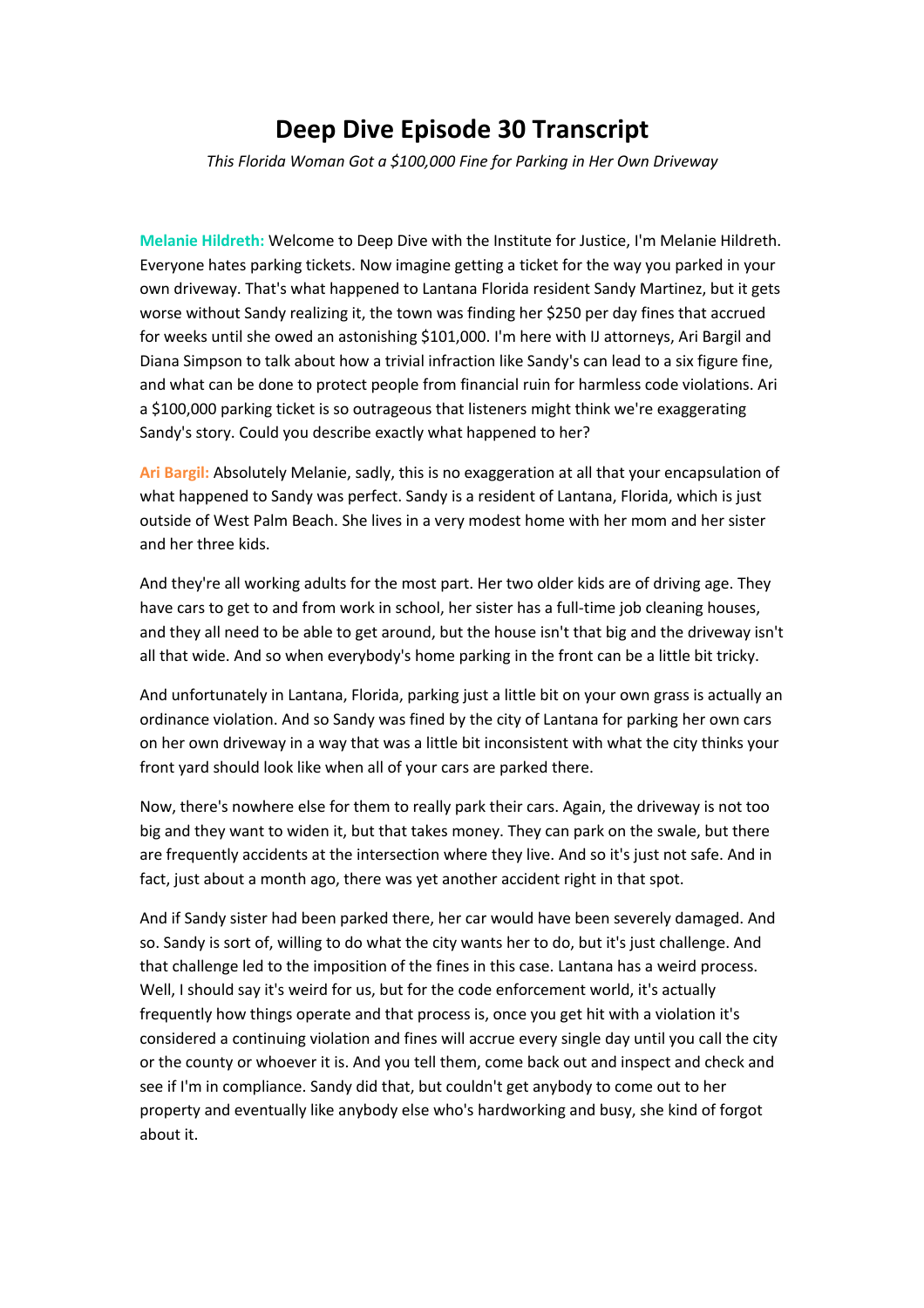She went to refinance her home when interest rates dropped very recently and realized that she had a lien on her property and excess of over \$100,000 after she had been incurring fines of over \$250 per day, related to these parking violations. She also found out that she owed another \$43,000 for a downed fence that she fixed and another \$16,000 for cracks in her driveway, that she also repaired again when she had the money.

All told Sandy is in hock to the city of Lantana, Florida for about \$165,000, all for very trivial, small time violations that are all unrelated to health and safety, and simply have to do with Sandy's maintenance of her own property. The city refuses to cave, and so IJ sued on behalf of Sandy and her family in order to get the fines declared unconstitutional under the excessive fines clause of the Florida constitution and we're looking forward to actually getting into court on this very, very soon.

**Melanie Hildreth:** You mentioned that this sounds crazy to us. But that it's fairly common in the world of code enforcement, at least with respect to the burden being on the property owner to call back and try to schedule something to clear the fine or get the paperwork completed or whatever.

But the nature of these fines themselves, how common is that? It seems like Lantana is an extreme example, but it's not alone in Florida. Based on other cases that you yourself are litigating, could you talk a little bit about what else you've seen? Just in, just in Florida alone.

**Ari Bargil:** To get to your original point, I mean, this really does turn the presumption of innocence on its head and it allows for cities to be able to impose really, really high fines in quick and rapid succession. And if a property owner is unaware that fines are accruing against them, they can really snowball into an astronomical amount and that's, what's happening with another one of the cases that we're litigating in Florida on behalf of Jim Fickin. He's a resident in Dunedin which is a town outside of Tampa. And there, Jim was fined \$500 per day for tall grass. Before he even found out about the fines he owed about \$30,000 to the city, money that he didn't have and the city began to initiate foreclosure proceedings against Jim before IJ was able to come in and sue on Jim's behalf, challenging those fines as unconstitutional under the excessive fines clause of the Florida and U.S. Constitution in that case. That case was removed to federal court and about a week and a half ago we got a decision from the the district court judge, unfortunately, a disappointing decision, saying that Jim's fines were not unconstitutional. We are really excited about taking this case up on appeal, getting it in front of the 11th Circuit and having a panel review this issue so that we can hopefully make good law for Jim and for many people in the United States because as you mentioned, this is a problem that exists, not just in the cases we're litigating, but in Florida and throughout the U S.

**Diana Simpson:** That's right. And this isn't a problem that just happens in Florida, unfortunately. We have a lawsuit right now in the City of Chicago, challenging its impound program.

The city there will impound your car for dozens of different types of things, whether it's a ticketing issue or a criminal related issue or anything. Once they impound the car, they charge you fees for that. Then they charge you fees for the storage of the car, which ended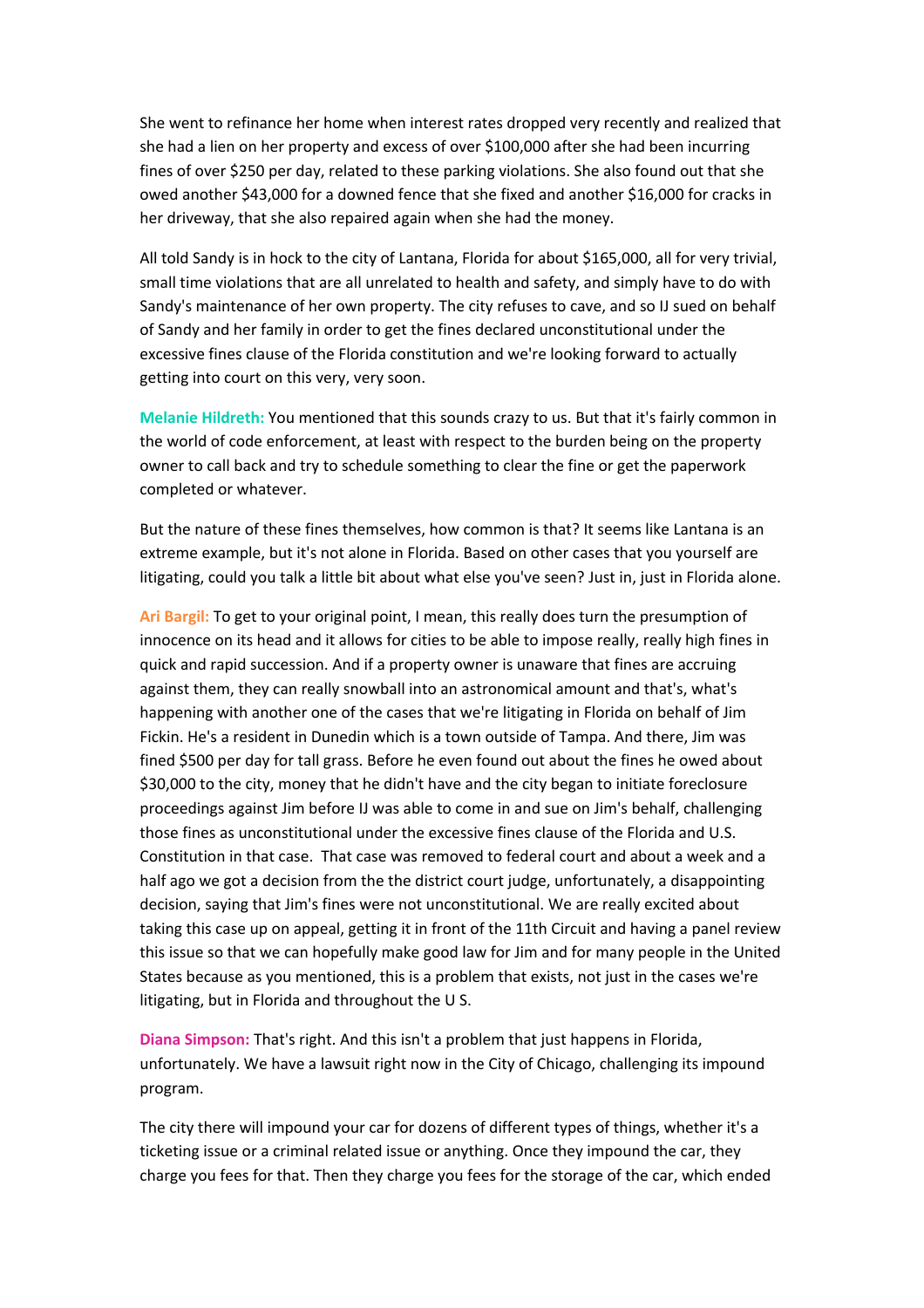up being about \$1,000 a month and then they'll charge you a fine for the underlying activity. And they charge you all of this, even if you were not the one committing the crime that led to the car getting impounded. So for example, one of the clients that we represent in this case is a grandmother named Allie, who was in Houston actually getting some medical treatment.

When she left, she left her car with her granddaughter so that her granddaughter could have a ride around. And, and she said you can drive it, but please don't let anybody else drive it. Unfortunately her granddaughter let her then boyfriend drive it. And he got pulled over and they impounded the car and the city told Allie that she had to pay the thousands of dollars that.

All of this led up to, even though she was in Houston when this happened. And so we are suing on her behalf and on behalf of other property owners in Chicago, challenging it's impound program, and we're raising a claim under the Illinois Constitution's version of the excessive fines clause, as well as the United States Constitution's version.

And so that's one other example outside of Florida, and another one is a case that was successfully litigated in Pagedale which is a suburb of St. Louis and under Pagedale city code residents could be ticketed and fined for all manner of sin in that includes mismatched curtains and wearing pants below your waist having a hole in your window screens, having a barbecue in front of your house, all kinds of things that people all over the country do.

So we sued on behalf of residents in Pagedale and we won. And so we're looking to kind of expand that type of victory that we got in Pagedale throughout the rest of the country.

**Melanie Hildreth:** It's really interesting in each of these cases that the things that are people are being fined for are either so harmless that it's crazy that they would incur a fine at all, or they are something potentially a little bit more serious of which the, the owner of the property. Is completely innocent.

I remember, I think I saw in the news that in DC people listeners may know there've been a lot of carjackings recently in the District of Columbia and something similar is happening there where they are charging anything. Somebody steals your car, does something illegal with it and then the owner of the car is actually being fined for the misbehavior, which is just so crazy.

And it, it seems like there's there's no connection here between what would seem to an ordinary person as a legitimate government interest and what the government is doing. And so I wondered if you could talk a little bit using either of, any of the cases that you discussed as, as an example of how do these things come to be? Why would a city charge you \$500 for grass that's too long? I mean that's just insane.

**Ari Bargil:** There are a number of different explanations. I think the, one of the most pernicious and unfortunately one of the most common explanations is they're just trying to raise revenue and that's another one of the cases that, that we typically litigate that's, that's sort of like our, our Doraville case that I think Diana mentioned a moment ago where local governments are just looking to raise money on the backs of their citizens. And so they enact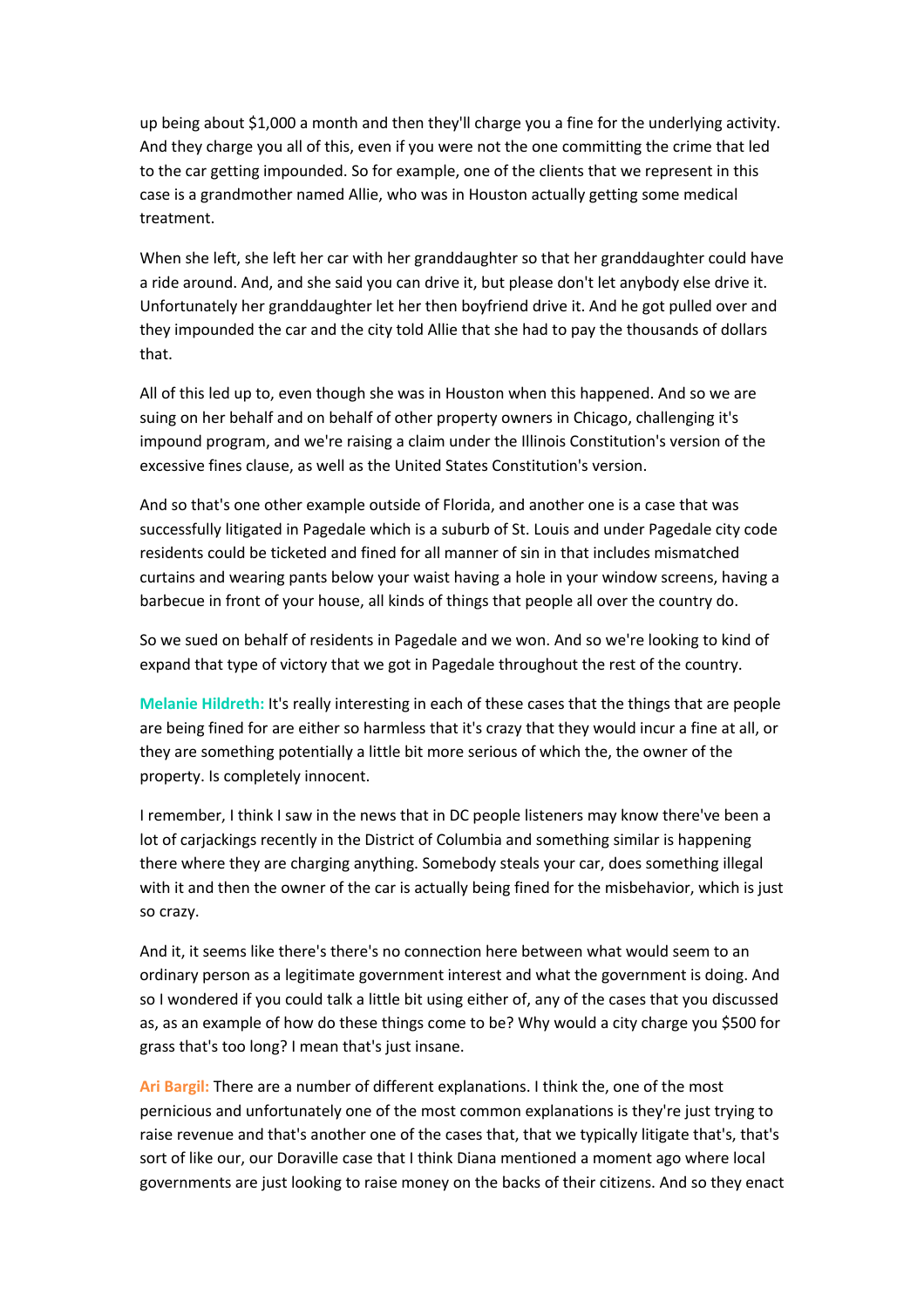ordinances prohibiting all manner of sin as Diana explained. And they then enforce those ordinances. They have teams of code enforcement officers. They outfit them with cars and badges and they send them into town to start writing tickets, to get people in trouble for all of these picayune violations. And that's how you end up with fines that are this high, because there's a perverse financial incentive on the part of government to not only pass these ordinances, but then to enforce them really heavy handedly.

And that's just one example of some of the things that the government is up to another, in other instances, it's simply just the insistence on a certain sort of community aesthetic, where if you don't have your property look a certain way, we're going to find you into destitution until you sell it to someone who will or until you make it look the way that we want it to look.

And, none of these interests. Are legitimate government interests. And that's part of the broader problem is that frequently, this occurs because government is simply just doing things that it shouldn't be doing.

**Diana Simpson:** Raising taxes is perhaps not the most popular of activities. It's certainly not something that's palatable for a lot of different politicians, but that's the right way to raise revenue rather than imposing these fines and fees that end up being born by perhaps the less wealthy and then it turned into regressive taxation.

And that that's certainly not fair. It's it's not foreseeable. It's not something that people can budget for. It ends up just really causing a lot more harm than it should. And it's really just a backwards way of government trying to get more money into their coffers.

**Melanie Hildreth:** Yeah, a real lack of transparency as well. A tax increase has to go through a process right? I have no idea what it takes to get some of these fines passed, but even if there is a process, it seems like it would be maybe a little bit less rigorous than a tax increase.

**Diana Simpson:** The processes are important with everything, with everything that government does. I think a lot of people assume that these kinds of user fees that a lot of fines and fees end up being are somewhat okay. Because, well, then the people responsible for the activity are the ones who have to pay for it. But that just ends up not being the case in a lot of circumstances. And it ends up being a really inequitable amount of money. I mean, \$500 a day for tall grass, that's not harming anybody. And that's an enormous amount of money to impose on a property owner who's otherwise maintaining his property and is just trying to keep to himself in town.

**Melanie Hildreth:** You both in talking about the different cases that you described mentioned, the claims that we're bringing in the idea of excessive fines, that the state constitutions have protections against excessive fines. The federal constitution has protections against excessive fines, and it goes back even further than that. Could you talk a little bit about the kind of turning to the legal aspect of this fines and fees issue? Where, where do we get the idea of protection against excessive fines, being something that's very important?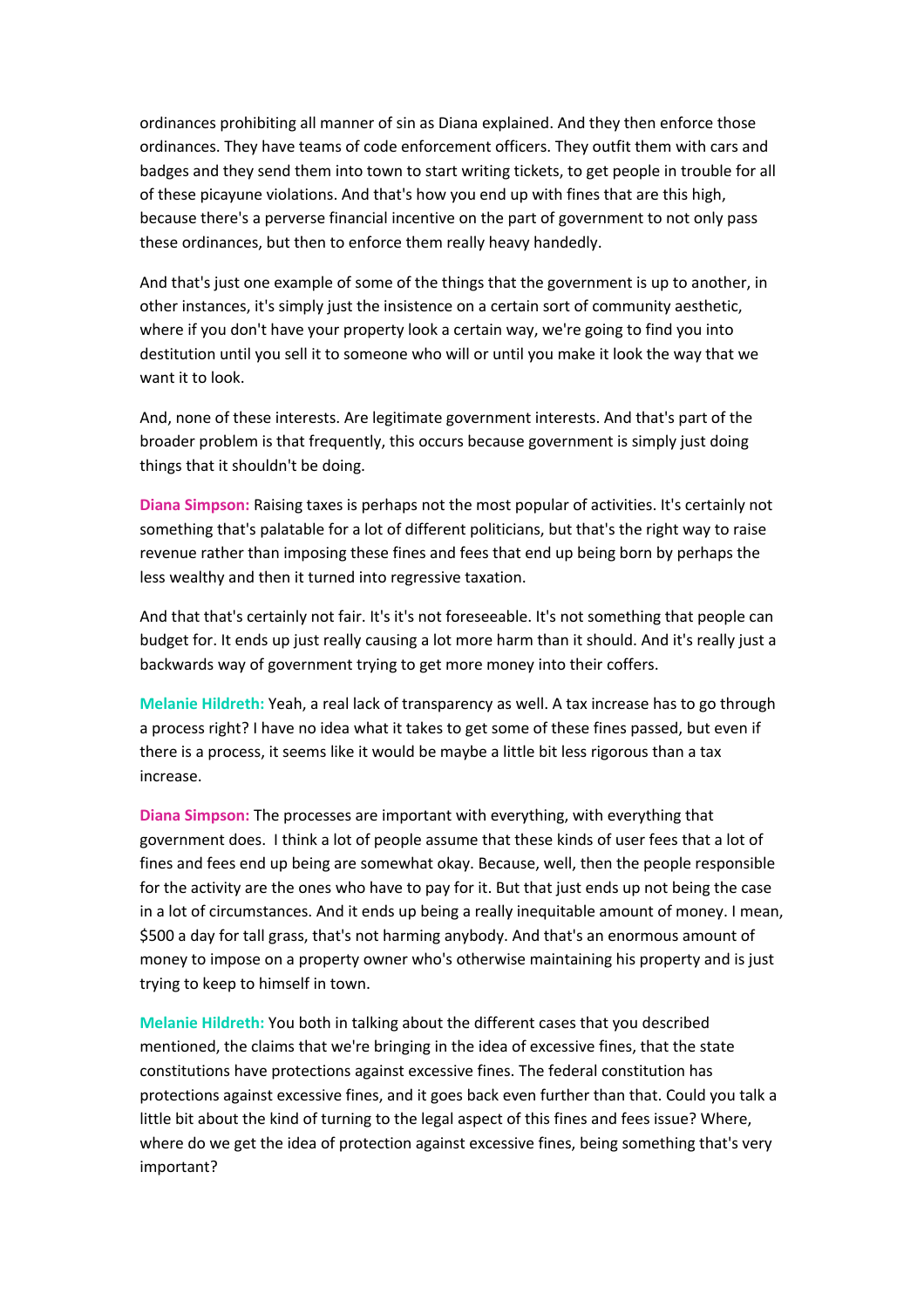**Diana Simpson:** It goes back a really long way. So this has been a constant protection in Anglo-American history. It traces to at least Magna Carta in 1215, possibly even before then. And so when we say that this is a long time protection, we're not exaggerating. And, and so basically Magna Carta required that sanctions be proportioned to the wrong. And that's really all we're asking for here. That's what the excessive fines clause demands today. And that the Excessive Fines Clause hadn't been applied to states and municipal governments until really quite recently until an IJ case *Timbs* from a few years ago, when that reinvigorated the clause under the U.S. Constitution and brought it back to life so that people can litigate under it and seek its protection.

**Ari Bargil:** Yeah. And, and in *Timbs*, the U.S. Supreme Court acknowledged precisely what Diana just mentioned, that this is a, a deeply rooted aspect of Anglo-American law. It's been with us for a hundreds of years, if not much longer than that dating back to Magna Carta now almost a thousand years old. And it's, it's one of the core protections because our founders understood that the ability to find is the ability to cripple. It was used and still sometimes is used as a weapon against political dissenters and those who have legitimate disagreements with their government. And our founders understood that in order to protect the ability of people to, to speak out against government and to be able to operate their businesses and earn a livelihood.

There needed to be a limitation on the extent to which the government could impose fines. And so the core of the Eighth Amendment Excessive Fines Clause and all of this state excessive fines clauses is to ensure that people are always able to survive the fine essentially, you can't cripple someone financially. And that's what the fines that we're talking about in these cases really are, these are financially crippling fines but the Eighth Amendment really is pretty clear that you cannot impose the financial death penalty. And that's what we're fighting against.

**Melanie Hildreth:** So it goes back a long way. It seems it's very clear. I think most Americans have an intuitive understanding of, of that. The idea of being able to cripple somebody, just finding them into compliance or finding them out of your town is just so unjust. But Ari, you mentioned these cases aren't a slam dunk. I mean, even in the one where this is just seems to be the quintessential is excessive fine. First round the court ruled against us. Can you talk about how that happens and, and the things that are still unresolved in the law in modern times?

**Ari Bargil:** Well, that's right. You know, *Timbs* was a really important case because it said once and for all that, the Eighth Amendment's Excessive Fines Clause applies to the states, but then, you know how that actually applies in practice is a different question. And one of the arguments that we're, we're constantly having to deal with both in and outside the excessive fines context is when the legislature says that there is such a thing as a maximum fine. Is it the case that as long as, the enforcing entity doesn't deviate from that fine or exceed it is it always going to be the case that that fine will be constitutional?

And the court in Jim's case essentially said, yeah, that's probably what that means because the state of Florida has a statute that says you can't impose more than a \$500 fine for a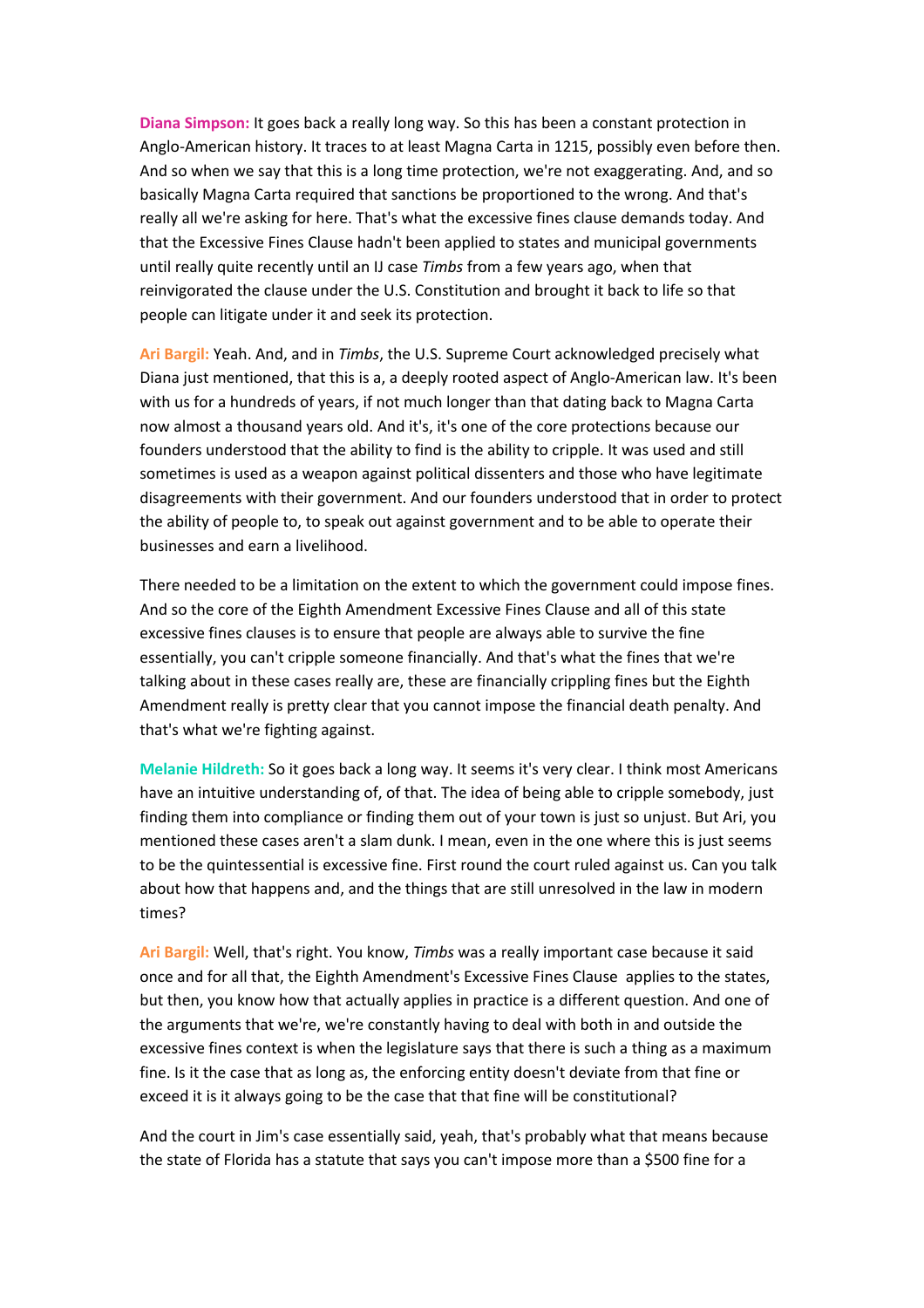certain type of violation. And they imposed a \$500 fine for a certain type of violation. And we're just going to say that what the legislature said is.

The ceiling of accessibility and because they didn't deviate from that in this instance. Then the fine isn't unconstitutionally excessive. And the reason why that's wrong of course, is because then there would be no need for an excessive fines clause. If all it did was prevent fines that already were illegal under a statute.

But that's, that is how hard these cases are to win. That's why it's important to get them up on appeal to, to resolve some of these harder issues. Because I think it certainly is the case that the Excessive Fines Clause has to have some meaning, right. And right now after the U.S. Supreme Court's decision in *Timbs*, it's now going to percolate in the lower courts for a little while.

Like what precisely that meaning is going to be, and that's, that's why it's important we're litigating these cases and, and we're getting these important questions answered.

**Melanie Hildreth:** Does the idea of, okay, well, the legislature said \$500, but obviously that's not what Jim's was fined, he was fined \$30,000 to the point where he lost his house. So it seems like the, the aggregate nature of the fines should matter. Is that something that's also unresolved?

**Ari Bargil:** I mean, to the extent it's slightly resolved and it's, it's actually unfortunately resolved sort of going in the other direction where a number of courts have said, we're not going to consider the total amount of the fines. We're actually just going to take them day by day. And as long as one fine would be fine. It doesn't matter if you got hit with that same fine, 10,000 times in a row, and now you owe a million dollars or more a billion, pick a number. A court will say that that's not unconstitutionally excessive, and there's been now some pushback, I think, from some courts, including the Colorado Supreme Court, not too long ago, at least in a concurrence, a justice indicated that actually turns this analysis and to a total exercise in futility.

Why on earth would we only look at individual fines, obviously in order to calculate whether or not a fine is excessive, we've got to consider the total amount of \$500 fine once might not be unconstitutionally excessive, but asking somebody to pay up over \$30,000 and possibly losing their home for tall grass, obviously rings a little bit differently and the courts should treat those two things as distinct.

**Melanie Hildreth:** What about the flip side of that, which is rather than what the legislature intended or what the law says the situation of the person being fined, their ability to pay, does it matter? Maybe I could absorb if I'm, an extremely wealthy person, I could absorb \$30,000. It might be annoying, but you could potentially do it. But if you're Jim or Sandy or somebody who is, just earning a wage, like that's, that is something that is, is as you said, crippling. Does the situation of the person being fined come into play at all when courts are looking at these cases?

**Ari Bargil:** That that's much more of an open question and that's one of the things that we're actively litigating right now is that it should matter. Of course it should matter. And in the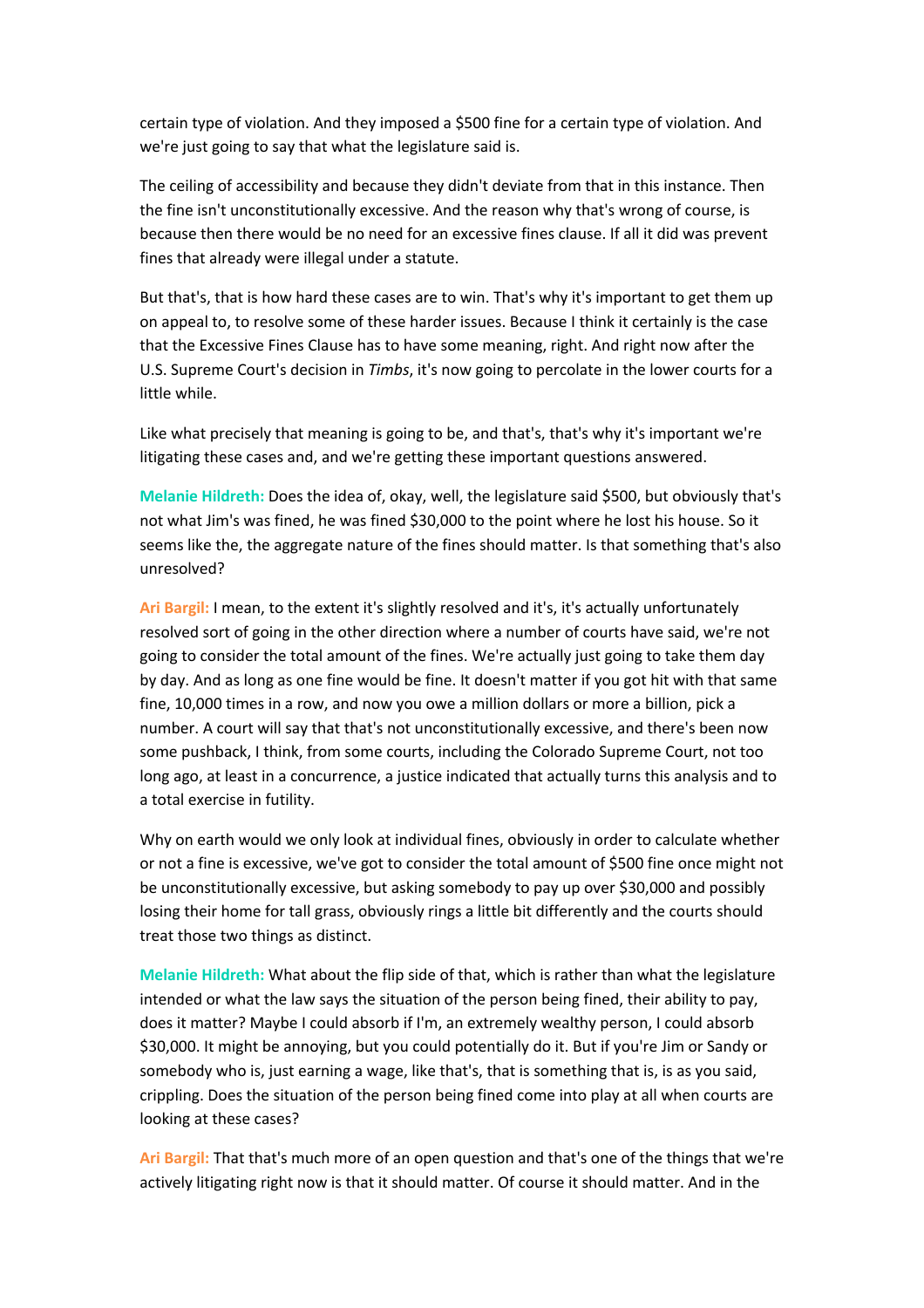Colorado case, I mentioned a moment ago that wasn't an IJ case, but there was a cert petition taken from that decision. Ultimately the Colorado Supreme Court's decision there was, yes, you should consider the ability to pay of the person or in that case, the entity, the corporate entity being fined and the U.S. Supreme Court declined to hear that case.

And so I think it's going to be something that that's going to continue to be litigated over the next couple of years. But that's obviously something among other factors that courts should be taking into consideration when they're weighing the excessiveness of a fine.

**Melanie Hildreth:** And Diana the, the case that you described in Chicago, one of the most important aspects of it is unlike tall grass, maybe the reason a car was seized was something more serious. But the people that we are representing in that case were not the ones who did the thing. What is the situation right now in the law with respect to innocent owners or someone who is innocent, but still on the receiving end of a fine, is there something inherently excessive in fining even \$1 to a person who hasn't done anything wrong.

**Diana Simpson:** That's our position and that's what we're arguing for in this case, because if you're innocent, you you've not done anything. You, you haven't done anything that is worthy of being punished. And that's what these fines do is they serve a punitive purpose on behalf of the government, in addition to whatever criminal prosecution can come with the activity.

It's another way of punishing someone for this activity, but if you haven't done anything, there is nothing to punish you for. And so it's a very frustrating experience having to talk with a client who's just like, I didn't, I didn't do anything. And I understand I'm sympathetic and I'm suing on their behalf and I would like very much to win.

And so, one of the things that we're trying to do in our Chicago case is get overturned a case that's about 20 years old that says, well, it's not excessive. And it doesn't really matter that the owner wasn't driving the car because they were probably involved anyway. Well, but that's not what the Constitution requires.

That case was wrong then, and it's, it's. Even worse now in light of, I think some recent Supreme Court precedent that the last five years that has really made clear that, a conviction is necessary to hit people with punishment for that underlying activity. And if you don't have a conviction you really need to be careful about punishing them. And so we're trying to, to push that theory. Once we get up to the Seventh Circuit, we're still in the trial court now, but once we get up to the seventh circuit, I look forward to arguing that pretty aggressively.

**Melanie Hildreth:** This is the last question on this sort of area. There are so many different aspects of these kinds of cases and a lot of different things kind of at play all at once. I know that a lot of the cases that are coming up kind of in this area have to do or at least a lot that I've seen recently with a penalty that potentially is irrational. Like for instance or specifically taking away somebody's driver's license. So maybe that with the thing they lost the license for had nothing to do with their, their safety as a driver, but it was just sort of like, well, this is a way we can escalate a penalty against you. You can't pay the fees anymore, so you lose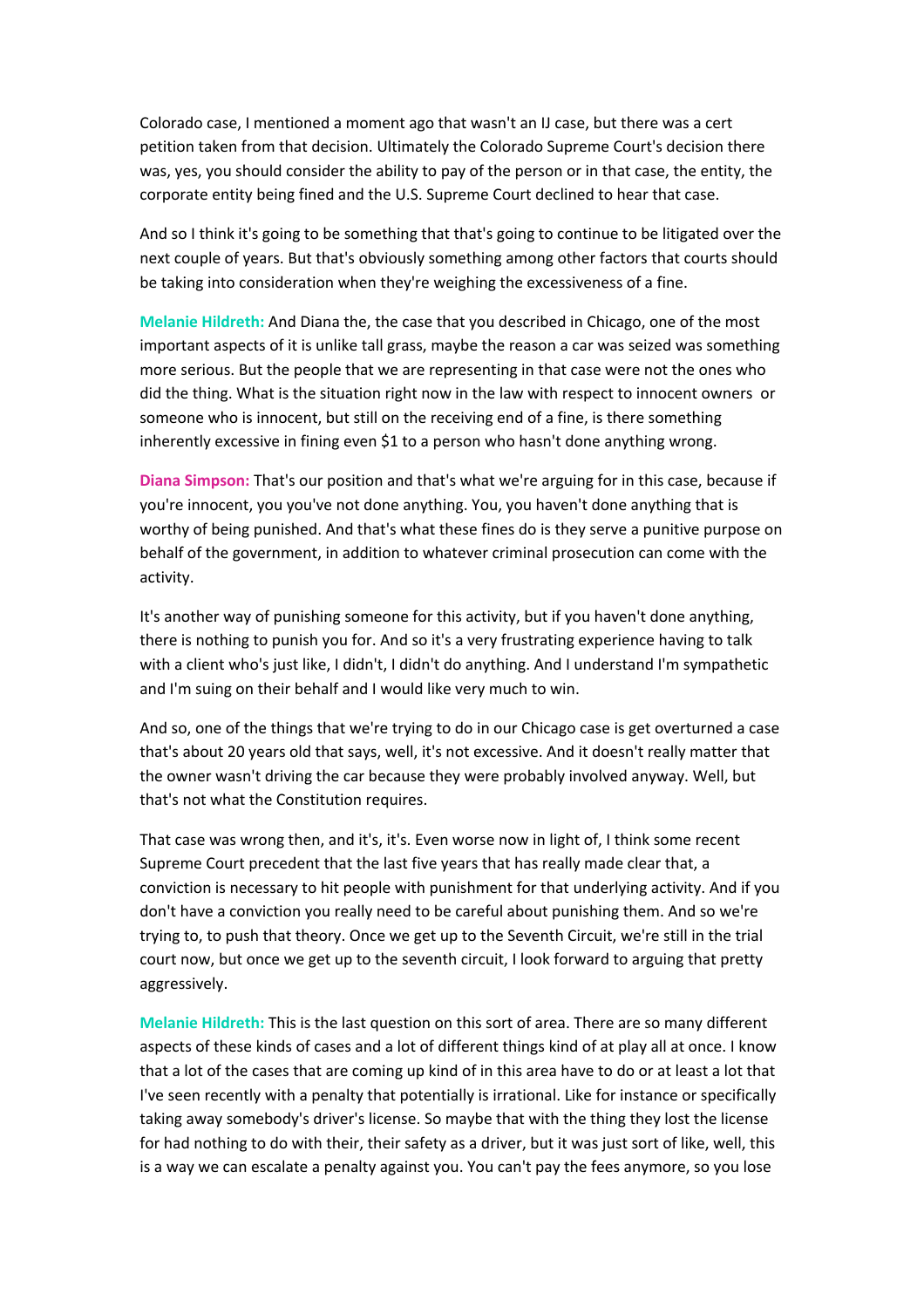your license. And then of course you can't go to work to get the money, to pay the fees. And it becomes, just kind of a Kafkaesque irrational situation. What is going on in those cases?

**Diana Simpson:** So those cases are really split across the country. And so some of the courts are saying that this is irrational and we have to stop. Some of the courts are saying, oh, it's perfectly reasonable to do that. I have a hard time understanding the cases that say it's perfectly reasonable because you're creating in essence, this debt spiral for people who, they end up owing the government for something. And then the government takes away their license. So they can't get to work to earn the paycheck, to pay off their fine. And then they get into more debt, and then more debt and they're just cycling through. And the government doesn't care, they just stand in the way. And so thankfully I think there's been some political pressure on that front to stop that. And so, the City of Chicago I know has actually been quite good on that.

Recently they've been trying to kind of put a stop to suspending licenses for that. Not every government entity has kind of gotten, gotten that in their heads yet. And it'll be much better when they do, because it really shouldn't be the case that people are losing their ability to drive their kids to school, drive themselves to the doctor's office to work, to make money, to go anywhere just because of some debt they owe the government. There's got to be a better way to collect on that debt.

**Melanie Hildreth:** As we've talked about this we we've talked about the excessive fines clause. We've talked about the fines for this, the fines for that. But you know, within IJs practice in this area, we describe it as fines and fees cases. And I think for most people, those words seem interchangeable. Certainly to me, they seem interchangeable a fine a fee, it's like something that you owe for maybe a cost of doing business, maybe irrational. They seem like basically the same thing. Is that actually true? In the law?

**Diana Simpson:** No. So fines and fees are distinct in the law. And so a fine is meant to be a punitive measure. It's meant to punish somebody for some activity they did, whereas a fee ends up being kind of a user fee is how you can think of it. And so there's a lot of user fees with people who end up going to court and get involved in the criminal justice system. You've got a probation fee, you've got 16 other kinds of fees, it seems like.

They ended up getting a lot of different treatment when challenged as unconstitutional. And so fines have standard due process analysis, and then they also get the Excessive Fines Clause analysis. Fees don't get that Excessive Fines Clause analysis. Fees are seen as just something that kind of goes to the system they're not punitive. And so therefore they're not treated. They're not subject to the Excessive Fines analysis. And I think that that ends up being kind of wrong in, in, in practice because the people who are getting hit with these fines and fees that they have to pay, it's all coming out of the same pot of money.

And it's not that, they have these kind of big budgets, the way the municipalities have, where they have different pools of money going to different different areas. It's all coming out of the same thing. And so if you end up having to pay a thousand dollars in fines and \$3,000 in fees at the end of the day, you're paying \$4,000. And that is a problem for a lot of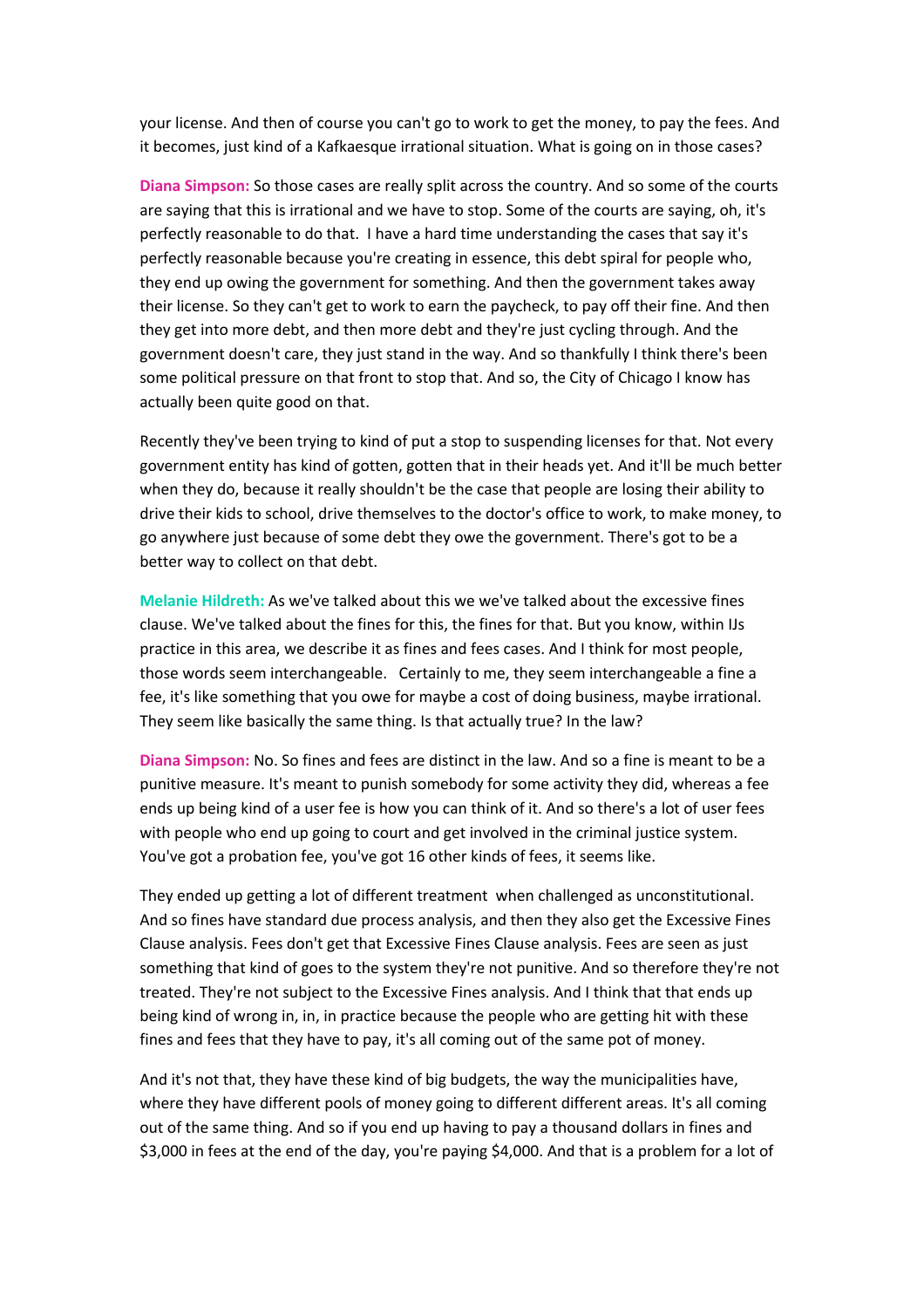people, especially if the courts are only going to analyze that thousand dollar fine, it's much worse than that.

**Melanie Hildreth:** It seems like there's the potential for, if courts start to go the right way on fines, could cities kind of be like, oh okay, well our fine now is only \$25, but the fee, every time you get a \$25 fine is \$5,000. And then all of a sudden there's, there's no oversight at all. Like, is that something that. That is a potential path that cities could take?

**Diana Simpson:** Yeah, I think it's certainly possible, but I would caution against it and I would certainly hope that they, that they wouldn't do that, that they would just shift back to a more even handed approach to raising revenue. And that's as, as I've already said, and I'll say until I'm blue in the face until I'm six feet under, I think that they should be raising taxes instead of imposing fines and fees as a revenue raiser.

**Ari Bargil:** I will say though, Melanie, that I think you're a hundred percent correct. That is precisely what would happen in the same way that, because we require certain constitutional protections for criminal defendants, we now have this entire system of civil enforcement in order to evade in many instances, those protections. The government's not above accounting tricks in order to evade constitutional scrutiny. And I strongly suspect that\ as long as there's an appetite for revenue generation on the backs of, of citizens people in government will be creative about how they characterize those, those revenue generating mechanisms.

**Melanie Hildreth:** I know that that is something that happened in I think it was some towns in Missouri where either the state or the counties capped the amount of revenue you could raise on speeding tickets, and so they started to enforce other things and that leads to the kind of property code enforcement that Diana was describing. Thinking about it, that it really gets underneath this. It seems as the core issue that really brings IJ's sort of mission interest to it, which is the idea of property rights, and I wondered Ari, if you could talk a little bit about the property interest in that the owner of the property has, that the owner of the car has that the person who is innocent, but is getting this fine has how does that, that idea come into play in these cases?

**Ari Bargil:** Well the property interests here are really kind of two-fold, especially when you're dealing with fines as a result of some sort of property violation that probably shouldn't exist. Right? So Jim probably should be allowed to let his grass grow a little bit without getting in trouble. And Sandy should be able to park her cars the way that she wants, because these are the benefits of property ownership. You don't get to harm your neighbor with your property, but you also get to use it and have it in a way that's, consistent with harmoniousness and fairness to all.

And that's. That's that's the first side of it, right? Like you shouldn't just be getting penalties and punishments for the way that you park your cars and the way your grass grows. Then obviously you have a property interest in your money. And that's another area where this comes into play because if the Eigth Amendments Excessive Fines Clause protects the property interests that you have in your money and in your wealth and your ability to keep it without having to fork it over to the government because they've decided to come after you,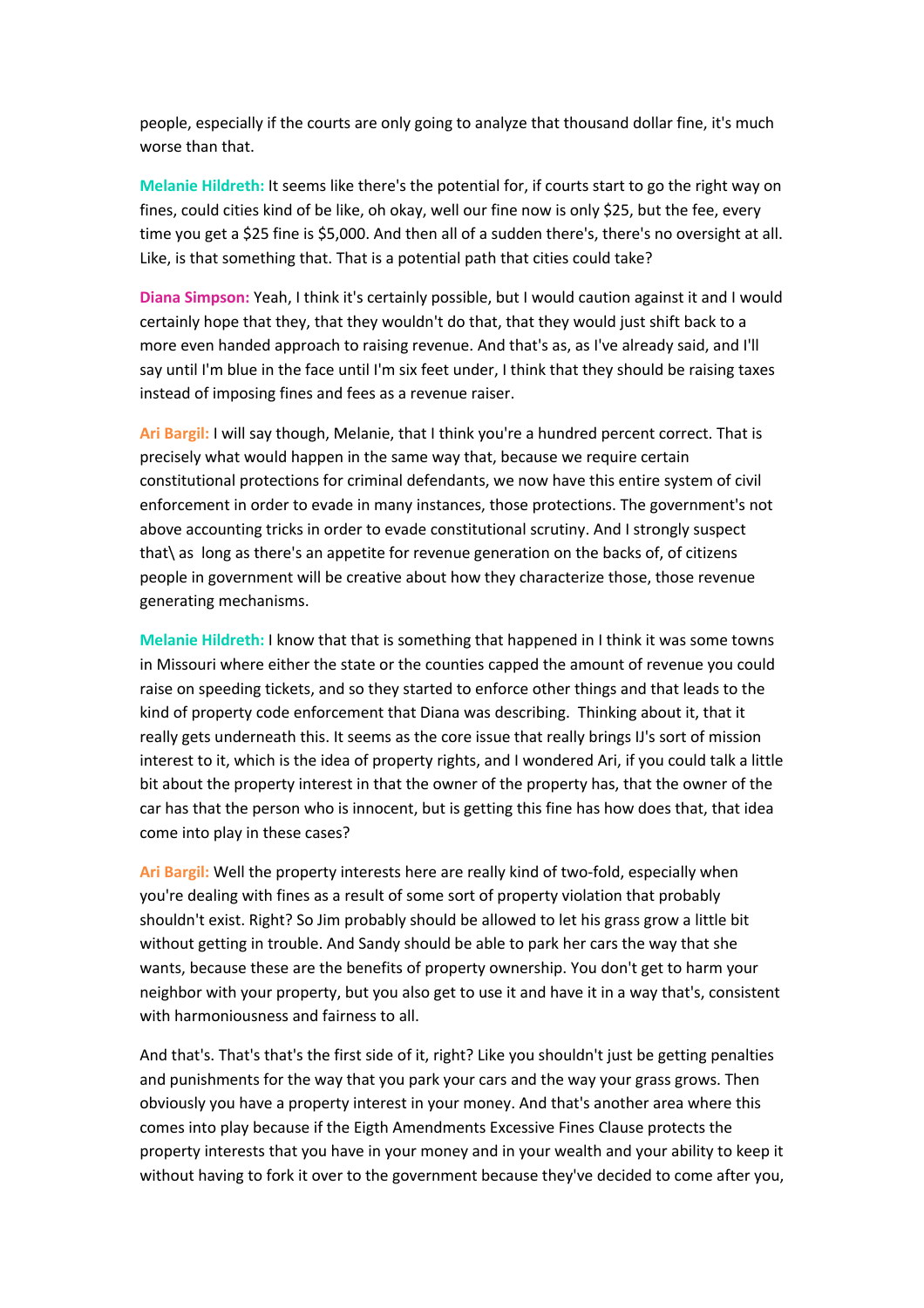or because they've decided to hit you with daily fines for picayune violations. And so those two things kind of come together. There's a, a doubling of property interests here in a place that we don't, or in a way that we don't always see it in our typical property rights types of cases. But here, I think that the property rights interests are amplified because of the way that we're typically dealing with property being at risk, because property is being overregulated.

**Melanie Hildreth:** Let's say you have people who want to do the right thing. Can we give them some good ideas? If you, if perhaps someone in city government or county government has never really thought about it this way. They'd never stepped back and looked at like, oh my gosh, this is, this gets out of control kind of fast. The way it can be used is just really unjust. I want to fix it. Or even just, I don't want to be sued by the Institute for Justice or someone like us. What advice would you give to those policy makers? What can people do to make the law better and more just in this area?

**Ari Bargil:** I think there are a few things that, that any city government can pretty easily and quickly do in order to resolve some of these issues and the first is to stop making so much stuff illegal. Stop with the heavy handed enforcement for relatively trivial violations like tall grass and cracks in a driveway. If somebody is posing a threat to their neighbor or the community there should be ordinances already on the books that can deal with those things and local governments can always enforce those, and you won't hear from the Institute for Justice, if you're going after somebody for being a menace to their neighbors but leave people alone otherwise. Another thing that local governments can do is consider caps on the amount of money that they'll be willing to impose on people for any sort of violation.

They can be moveable caps, they can be caps that will slide one direction or the other, depending on how a violation is classified. There are a lot of different ways to do this to make sure that people who need to be punished get punished, but that those who, who don't or who don't deserve such excruciating fines don't end up on the receiving end of them.

And another thing that local governments can do is create an actual sort of amnesty program or, or a mechanism by which people can come in and explain what their circumstances are. Explain whether or not they have an ability to pay and get the government to actually weigh these violations on a case by case basis, rather than just saying you fall into, X or Y box and therefore you're going to get fined X or Y amount, because if there's anything that's clear in the case law here, it's that the touchstone consideration of excessiveness and when looking at a fine is proportionality, gross disproportionality frankly. And you can't consider that until you look at well, what did you do and what were you fined?

And so I think local governments need to be a little bit more precise and surgical in the way that they fine people. And it might require them to afford a little bit more process. But that's kind of, what's expected of government is to not violate people's rights because doing it better would be more time consuming and so that's, that's really what we're humbly asking. And we'll continue to sue until they do those things.